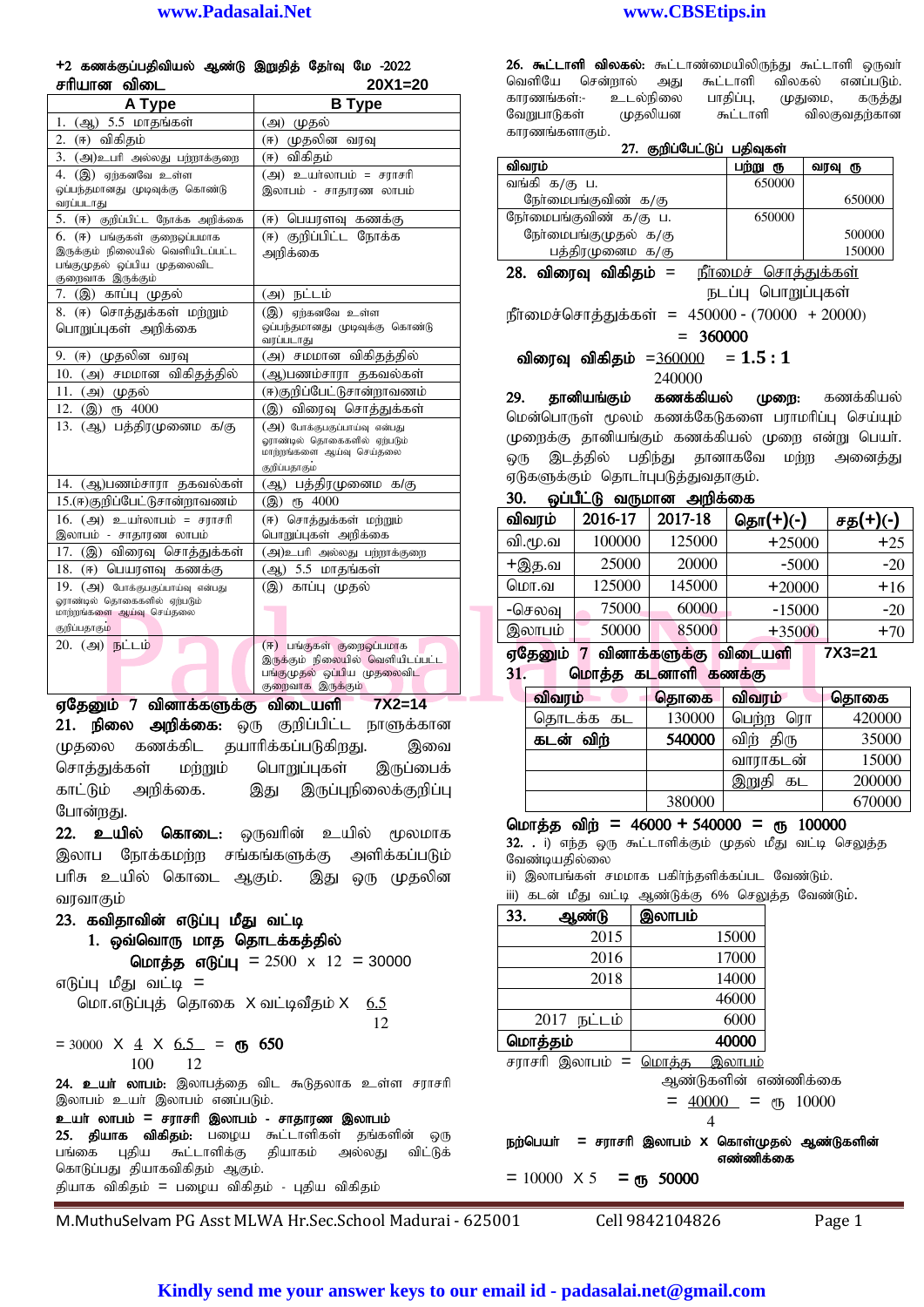#### 34. கூட்டாளி சேர்ப்பின் போது மேற்கொள்ள வேண்டிய சரிக்கட்டுதல்கள்

பகிா்ந்து தரா இலாபம் அல்லது நட்டம் மற்றும் காப்பு ஆகியவற்றை பகிர்ந்தளித்தல். சொத்துகள் மற்றும் பொறுப்புகள் மறுமதிப்பீடு செய்தல்.

புதிய இலாப விகிதம் மற்றும் தியாக விகிதம் கணக்கிடுதல் நர்பெயர் சரிக்கட்டுகல்.

முதல் கணக்கை சரிக்கட்டுதல்.

| 35.        | தியாக விகிதம்            | ஆதாய விகிதம்             |
|------------|--------------------------|--------------------------|
| அடிப்படை   |                          |                          |
| பொருள்     | கூட்டாளிக்கு<br>புதிய    | தொடரும்                  |
|            | கூட்டாளிகள்<br>பமைய      | கூட்டாளிகள்<br>விலகும்   |
|            | கியாகம் செய்யும் இலாப    | கூட்டாளிகளிடமிருந்து     |
|            | பங்கு                    | பெறும் ஆதாய பங்கு        |
| நோக்கம்    | செய்யும்<br>தியாகம்      | ஆதாயம்<br>பெறும்         |
|            | நற்பெயர்<br>கூட்டாளிக்கு | கூட்டாளிக்கு<br>நற்பெயர் |
|            | தொகையை சரிசெய்ய          | கொகையை<br>சரி            |
|            |                          | செய்ய                    |
| கணக்கிடும் | சோப்பின்<br>கூட்டாளி     | கூட்டாளி<br>விலகும்      |
| காலம்      | போது                     | போது                     |
| முறை       | விகிதம்<br>கியாக         | விகிதம்<br>ஆதாய          |
|            | விகிதம் - புதிய<br>பமைய  | விகிதம்<br>புதிய         |
|            | விகிகம்                  | விகிகம்<br>பழைய          |
| $\sim$     | .                        | $\sim$ $\sim$            |

#### 36. ராஜன் நிறுமத்தின் குறிப்பேட்டுப் பதிவுகள்  $(1)$  பங்குகளை முகமதிப்பில் வெளியிடும் போகு

| $\sim$                                        |                  |        |             |                                                           |             |                              |      |
|-----------------------------------------------|------------------|--------|-------------|-----------------------------------------------------------|-------------|------------------------------|------|
| விவரம்                                        |                  | பற்று  | வரவு        | உரிமையாளர் விகிதம் = <u>உரிமையாளர் நிதி =</u> 5 <u>00</u> |             |                              |      |
| இயந்திரம் க/கு                                | Ц                | 600000 |             |                                                           |             | மொத்த சொத்து                 | -100 |
| ஜெகன் நிறுவனக் க/கு                           |                  |        | 600000      | மு.உ.விகிதம்                                              | பாநிதிகள் = | $600000 = 2:1$               |      |
| ஜெகன் நிறுவனக் க/கு                           | Ц                | 600000 |             |                                                           | நே.ப.நிதி   | 300000                       |      |
| நோ்மைப் பங்கு முதல் க/கு                      |                  |        | 600000      | நி.வட்டி ம நி.ஈ.நிதிகள் = மு.ப.மு + கடனீட்டு பத்தி        |             |                              |      |
| இயந்திரம் க/கு                                | Ц                | 600000 |             |                                                           |             | $= 200000 + 400000 = 60000$  |      |
| ஜெகன் நிறுவனக் க/கு                           |                  |        | 600000      | நே. பங்குதாரா் நிதி  == நே.ப.மு + பொ.கா  +  மிகுத         |             |                              |      |
| ஜெகன் நிறுவனக் க/கு                           | П                | 600000 |             |                                                           |             | $= 150000 + 150000 = 300000$ |      |
| நோ்மைப் பங்கு முதல் க/கு                      |                  |        | 400000      | 42.அ. 1. தமிழ் கல்வியியல் பெறுதல் செலுத்தல்               |             |                              |      |
| பத்திர முனைமக் க/கு                           |                  |        | 200000      | பெறுதல்கள்                                                | தொகை        | செலுத்தல்கள்                 |      |
| 37.மாியா மற்றும்கலா பொது அளவு வருவாய் அறிக்கை |                  |        |             | இருப்பு கீ/கொ                                             |             | வாடகை                        |      |
|                                               | மரியா நிறுமம்    |        | கலா நிறுமம் | கை ரொக்கம்                                                | 18000       | உதவித்தொகை                   |      |
| விவரம்                                        | கொகை<br>விமுபெவ% |        | தொகை விவெ%  | நுழைவு கட்டணம்                                            | 18500       | கட்டடம் வாங்கிய              |      |

# $37.$ மரியா மற்றும்கலா பொது அளவு வருவாய் அறிக்கை

| --                   |        |          |        |         |
|----------------------|--------|----------|--------|---------|
|                      | மரியா  | நிறுமம்  | கலா    | நிறுமம் |
| விவரம்               | கொகை   | விமூபெவ% | கொகை   | விவெ%   |
| விற்பனை<br>மூ.பெ.வரு | 100000 | 100      | 200000 | 100     |
| கூட்:-<br>இதர        | 10000  | 10       | 30000  | 15      |
| வருமான               |        |          |        |         |
| மொத்த வருமானம்       | 110000 | 110      | 230000 | 115     |
| கமி:-<br>செலவுகள்    | 70000  | 70       | 120000 | 60      |
| வரிக்கு<br>மு.இலாபம் | 40000  | 40       | 110000 | 55      |
|                      |        |          |        |         |

# 38. புறஅக பொறுப்புகள்விகிதம்

= நீண்டகாலக்கடன்

 $= 80000$ 

பங்குதாரா் நிதி

= <u>கடனீட்டுப்பக்</u>கிரம்

ரேர்மைபங்கு $+$  காப்புகள்

$$
= 800000 = 0.5:1
$$

100000+60000 160000

39. கணக்கியல் சான்றாவணம் குறித்து சிறுகுறிப்பு நடவடிக்கைகளின் விவரங்களை கொண்டுள்ள ஒரு ஆவணமே சான்றாவணமாகும்.

| 40.மார்த்தாண்டம் பெண்கள் வருவாய் செலவினக் கணக்கு |  |  |  |
|--------------------------------------------------|--|--|--|
|                                                  |  |  |  |

| செலவுகள்             | கொ     | கொ     | வரு  | l٥ | اها  |
|----------------------|--------|--------|------|----|------|
| விளை பொருள் தொ.இ     | 32000  | விர்   | ഖിന് |    | 1000 |
| கூட்:- நடப்<br>வா    | 168000 |        |      |    |      |
|                      | 200000 |        |      |    |      |
| இறுதி இருப்<br>கழி:- | 20000  |        |      |    |      |
|                      |        | 180000 |      |    |      |

# மார்த்தாண்டம் பெண்கள் இருப்புநிலைக்குறிப்பு

| பொறுப்பு | கொ | வருமானம்                                | கொ | கொகை  |
|----------|----|-----------------------------------------|----|-------|
|          |    | வி.பொ. இறுதி இ                          |    | 20000 |
|          |    | அனைத்து கேள்விகளுக்கும் விடையளி: 7X5=35 |    |       |

41.அ. செலுத்தற்குரிய மாற்றுச்சீட்டு கணக்கு

| விவரம்          | தொகை   | விவரம்         | தொகை   |
|-----------------|--------|----------------|--------|
|                 |        |                |        |
| ரொக்க க/கு      | 100000 | இருப்புகீ/கொ   | 60000  |
| இருப்புகீ/இ     | 80000  | கடனீந்தோா்க/கு | 120000 |
|                 | 180000 |                | 180000 |
| விவரம்          | கொகை   | விவரம்         | கொகை   |
| ரொக்க க/கு      | 370000 | இருப்புகீ/கொ   | 75000  |
| கொ.திருப்ப க/கு | 15000  | கொள்முதல் க/கு | 480000 |
| செ.மா.சீ. ககு   | 120000 |                |        |
| இருப்புகீ/இ     |        |                |        |
|                 | 50000  |                |        |
|                 | 555000 |                | 555000 |

மொத்த கொள்முதல் = ரொ.கொள்முதல்+ க. கொள்முதல்  $320000 + 480000 = 800000$ 

41.ஆ. பு.அ.பொறு.விகி = நீண்<u>ட கால கடன் = 400000</u> = 0.8:1 gq;Fjhuh ; epjp 500000

பங்குதாரா் நிதி = நே.ப.மு + மு.ப.மு + கா.மிகுதி  $= 150000 + 200000 + 150000 = 500000$ 

<u>உரிமையாளர் விகிதம் = உரிமையாளர் நிதி = 500000</u> = 0.5:1 nkhj;j nrhj ;J 1000000

(மு.உ.விகிதம் <u>பா.நிதிகள் = 600000</u> = **2:1** நே.ப.நிகி 300000 நி.வட்டி ம நி.ஈ.நிதிகள் = மு.ப.மு + கடனீட்டு பத்திரங்கள்

 $= 200000 + 400000 = 600000$ 

# 42.அ. 1. தமிழ் கல்வியியல் பெறுதல் செலுத்தல் கணக்கு

| பெறுதல்கள்        | தொகை   | செலுத்தல்கள்     | தொகை   |
|-------------------|--------|------------------|--------|
| -கீ/கொ<br>இருப்பு |        | வாடகை            | 6000   |
| ொக்கம்<br>கை      | 18000  | உதவித்தொகை       | 15200  |
| கட்டணம்<br>நுழைவு | 18500  | கட்டடம் வாங்கிய  | 210000 |
| சந்தா<br>பெற்றது  | 265000 | பணியாளர் சம்பள   | 5500   |
|                   |        | கீ/கொ<br>ரொக்கம் | 15300  |
|                   | 301500 |                  | 301500 |

# 42.ஆ. குறிப்பேட்டுப் பதிவுகள்

| விவரம்                   |   | பற்று | வரவு  |
|--------------------------|---|-------|-------|
| இலாப நட்டக் க/கு         | п | 12000 |       |
| பொதுக் காப்பு க/கு       | П | 24000 |       |
| தொழிலாளா் ஈட்டுநிதி க/கு | П | 18000 |       |
| ஆகாஷ் முதல் க/கு         |   |       | 27000 |
| முகேஷ் முதல் க/கு        |   |       | 18000 |
| சஞ்சய் முதல்<br>க/கு     |   |       | 9000  |

முதல் கணக்கு

| ຼັງ    |       |       |       |         |       |        |       |  |  |
|--------|-------|-------|-------|---------|-------|--------|-------|--|--|
| விவரம் | ஆகா   | முகே  | சஞ்ச  | விவரம்  | ஆகா   | முகே   | சஞ்ச  |  |  |
|        |       |       |       | இகீகொ   | 40000 | 60000  | 30000 |  |  |
| இகீஇ   | 67000 | 78000 | 39000 | பொது    | 12000 | 8000   | 4000  |  |  |
|        |       |       |       | லாபந    | 6000  | 4000   | 2000  |  |  |
|        |       |       |       | தொ.ஈ.நி | 9000  | 6000   | 3000  |  |  |
|        | 67000 | 78000 | 39000 |         | 67000 | 78000  | 39000 |  |  |
|        |       |       |       | இகொ     | 67000 | 780000 | 39000 |  |  |

43. $\mathbf{g}$ . சாதாரண லாபம் = பயன்ப லாபம் X சாதாரண லாபம் = 200000X 15% = **30000**

உயர் லாபம் = சாரசரி லாபம் - சாகாரண லாபம்  $= 42000 - 30000 = 12000$ 

நற்பெயர் = உயர் லாபம்  $X$  கொள்முதல் ஆண்டு எண்ணிக்  $= 12000 \times 3 = 36000$ 

M.MuthuSelvam PG Asst MLWA Hr.Sec.School Madurai - 625001 Cell 9842104826 Page 2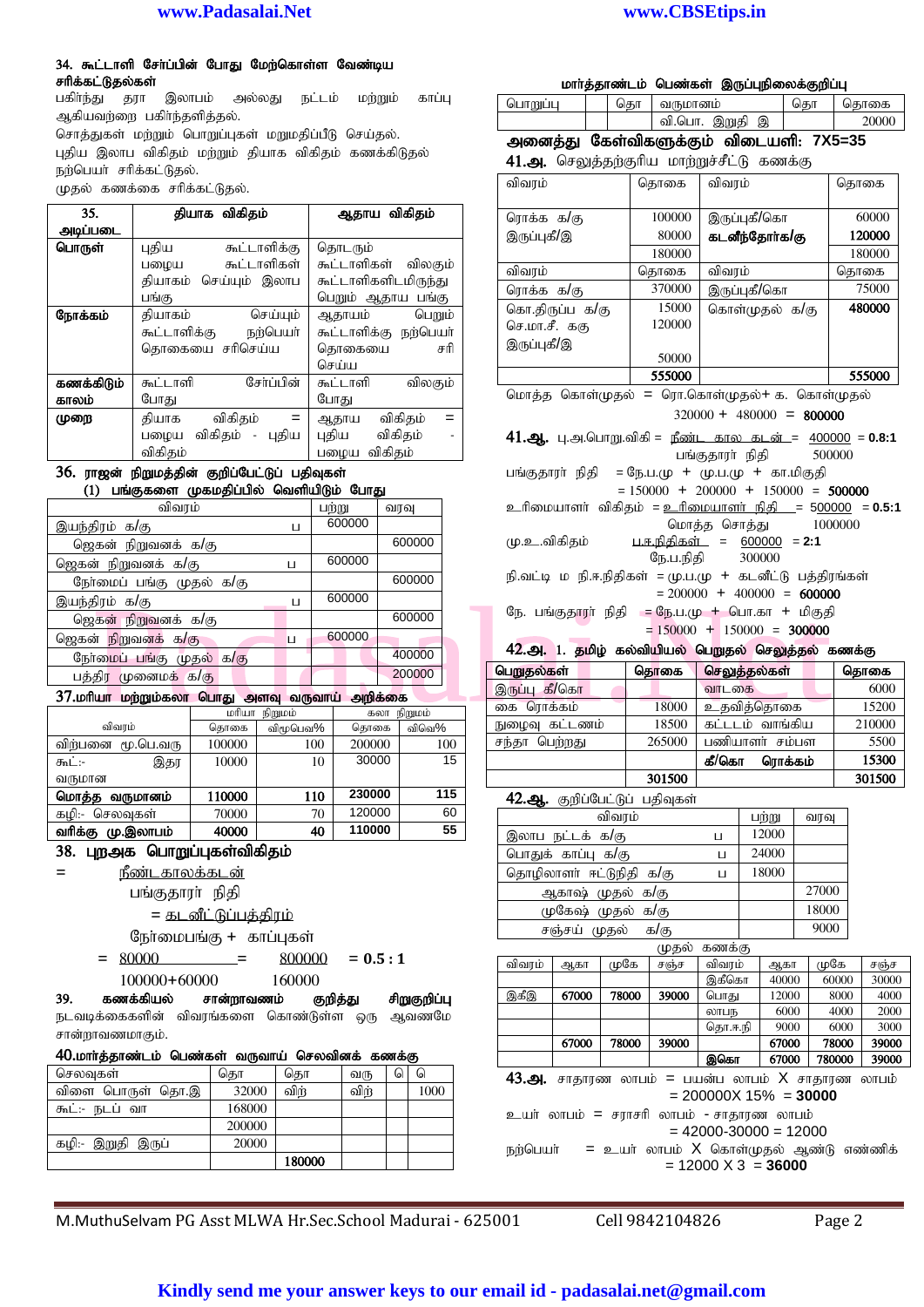#### 43.ஆ. ஜாய் நிறுமத்தின் குறிப்பேட்டுப் பதிவுகள்

| விவரம்                            |   | பற்று | வரவு  |
|-----------------------------------|---|-------|-------|
| வங்கி க/கு                        | П | 45000 |       |
| நேர்மை பங்கு விண்ணப்ப க/கு        |   |       | 45000 |
| நேர்மை பங்கு விண்ணப்ப க/கு        | Ц | 45000 |       |
| நேர்மைப் பங்கு முதல் க/கு         |   |       | 45000 |
| நேர்மை பங்கு ஒதுக்கீட்டு க/கு     | п | 27000 |       |
| நேர்மைப் பங்கு முதல் க/கு         |   |       | 27000 |
| வங்கி க/கு                        | п | 27000 |       |
| நேர்மை பங்கு ஒதுக்கீடு க/கு       |   |       | 27000 |
| நோ் பங்கு முதல் ம இறுதி அ க/கு    | Ц | 18000 |       |
| நேர்மைப் பங்கு முதல் க/கு         |   |       | 18000 |
| வங்கி க/கு                        | П | 18000 |       |
| நோ் பங்கு முதல் ம இறுதி அ<br>க/கு |   |       | 18000 |
|                                   |   |       |       |

#### 44.அ. மலா் வரையறு ஒப்பீட்டு இருப்புநிலைக் குறிப்பு

| விவரம்                            | $15 - 16$ | $16 - 17$ | $\partial_{\mathfrak{m}}(+)$ $\partial_{\mathfrak{H}}(\cdot)$ | சத(+)- |
|-----------------------------------|-----------|-----------|---------------------------------------------------------------|--------|
| 1.ப. மூலதனம் ம<br>பொறு            |           |           |                                                               |        |
| பங்குதாரா் நிதி                   |           |           |                                                               |        |
| அ.பங்கு முதல்                     | 200000    | 250000    | $+50000$                                                      | $+25$  |
| காப்பும் நிதியும்<br>ஆ)           | 50000     | 50000     |                                                               |        |
| 2.ரீண்ட<br>கால கடன்கள்            | 30000     | 60000     | $+30000$                                                      | $+100$ |
| கணக்குகள்<br>மூலம்                | 20000     | 60000     | +40000                                                        | $+200$ |
| செ.                               |           |           |                                                               |        |
| மொத்தம்                           | 300000    | 420000    | +120000                                                       | $+40$  |
| ll. சொத்துக்கள்                   |           |           |                                                               |        |
| சொத்துக்கள்<br>நிலைச்             | 100000    | 150000    | $+50000$                                                      | $+50$  |
| நீண்ட<br>முதலீடுகள்<br>கால        | 50000     | 75000     | $+25000$                                                      | $+50$  |
| சரக்கிருப்பு                      | 75000     | 150000    | +75000                                                        | $+100$ |
| ரொக்க<br>ரொக்கம்<br><b>JEDIOT</b> | 75000     | 45000     | $-30000$                                                      | -40    |
| மொத்தம்                           | 300000    | 420000    | +120000                                                       | $+40$  |

44.ஆ. ஊட்டி மனமகிழ் மன்ற வருவாய் செலவினக் கணக்கு செலவுகள் தொகை வருமானம் தொகை

| வி.பொருள் வாங்கி | 10000 | வாடகை பெற்றது | 10000 |
|------------------|-------|---------------|-------|
| எழுதுபொருள் வாங் | 7000  | சந்கா         | 54000 |
| சம்பளம்          | 20000 |               |       |
| உபரி             | 27000 |               |       |
|                  | 64000 |               | 64000 |

45.அ. குறிப்பேட்டுப் பதிவுகள்

| நாள் | விவரம்                 |   | பற்று | வரவு  |
|------|------------------------|---|-------|-------|
|      | மறுமதிப்பீடு க/கு      | Ц | 19500 |       |
|      | அலுவலக சாதனம் க/கு     |   |       | 10000 |
|      | கொடு.வேண்டிய கூலி க/கு |   |       | 9500  |
|      | சரக்கிருப்பு க/கு      |   | 5000  |       |
|      | முதலீடுகள் க/கு        |   | 7000  |       |
|      | மறுமதிப்பீடு க/கு      |   |       | 12000 |
|      | ஸ்ரீராம் முதல் க/கு    | Ц | 5000  |       |
|      | ராஜ் முதல்க/கு         | Ц | 2500  |       |
|      | மறுமதிப்பீட்டு க/கு    |   |       | 7500  |
|      | முயமுகிப்பீட்டு கேணக்க |   |       |       |

| m              |       |                     |      |      |  |  |  |  |  |
|----------------|-------|---------------------|------|------|--|--|--|--|--|
| விவரம்         | கொ    | விவரம்              |      | தொ   |  |  |  |  |  |
| அலுவல.சா க/கு  | 10000 | சரக்கிருப்பு க/கு   |      | 5000 |  |  |  |  |  |
| கொ.ப.வே.கூக/கு | 9500  | முதலீடுகள் க/கு     |      | 7000 |  |  |  |  |  |
|                |       | மறுமதிப்.நட்டம்     |      |      |  |  |  |  |  |
|                |       | முதல் க/கு<br>ழரீரா | 5000 |      |  |  |  |  |  |
|                |       | ராஜ் முதல்க/கு      | 2500 | 7500 |  |  |  |  |  |
|                | 19500 |                     |      | 1500 |  |  |  |  |  |

# 45.ஆ. பெறுதற்குரிய மாற்றுச்சீட்டு

| விவரம்        | கொகை | விவாம்                        | கொகை   |
|---------------|------|-------------------------------|--------|
| இருப்புகீ/கொ  |      | 60000   ரொக்க க/கு            | 160000 |
| கடனாளிகள்க/கு |      | <b>205000  </b> கடனாளிகள்க/கு | 15000  |

**www.Padasalai.Net www.CBSEtips.in**

|                                                           |                     |           |                                  |                                                         |       |        |              |                                                              |                                          | இருப்புகீ/இ                                |     |                                   | 90000                  |
|-----------------------------------------------------------|---------------------|-----------|----------------------------------|---------------------------------------------------------|-------|--------|--------------|--------------------------------------------------------------|------------------------------------------|--------------------------------------------|-----|-----------------------------------|------------------------|
|                                                           |                     |           |                                  |                                                         |       |        |              |                                                              | 265000                                   |                                            |     |                                   | 265000                 |
| , ஜாய் நிறுமத்தின் குறிப்பேட்டுப் பதிவுக <mark>ள்</mark>  |                     |           |                                  |                                                         |       |        |              |                                                              | மொத்தக் கடனாளிகள் கணக்கு                 |                                            |     |                                   |                        |
|                                                           | விவரம்              |           |                                  | பற்று                                                   | வரவு  |        | விவரம்       |                                                              | தொகை                                     | விவரம்                                     |     |                                   | தொகை                   |
| க/கு                                                      |                     |           | Ц                                | 45000                                                   |       |        |              | இருப்புகீ/கொ                                                 | 250000                                   | ரொக்க க/கு                                 |     |                                   | 725000                 |
| ரமை பங்கு விண்ணப்ப க/கு                                   |                     |           |                                  |                                                         | 45000 |        |              | பெ.மா.சீட்டு க/கு                                            | 15000                                    | வி.திருப்பக்க/கு                           |     |                                   | 50000                  |
| ம பங்கு விண்ணப்ப க/கு                                     |                     |           | Ц                                | 45000                                                   |       |        |              | (மறுக்கப்பட்டது)                                             |                                          | பெ.மா.சீட்டுக/கு                           |     |                                   | 205000                 |
| ரமைப் பங்கு முதல் க/கு                                    |                     |           |                                  |                                                         | 45000 |        |              |                                                              |                                          | மா.சீட்டுபெற்றது                           |     |                                   | 30000                  |
| ம பங்கு ஒதுக்கீட்டு க/கு                                  |                     |           | Ц                                | 27000                                                   |       |        |              |                                                              |                                          | வாராக்கடன்                                 |     |                                   |                        |
| ரமைப் பங்கு முதல் க/கு                                    |                     |           |                                  |                                                         | 27000 |        |              | விர்பனை க/கு                                                 | 985000                                   | இருப்புகீ/இ                                |     |                                   | 240000                 |
| க/கு                                                      |                     |           | П                                | 27000                                                   |       |        |              |                                                              | 1010000                                  |                                            |     |                                   | 1010000                |
| ரமை பங்கு ஒதுக்கீடு க/கு                                  |                     |           |                                  |                                                         | 27000 |        |              | மொத்த விற்பனை = ரொக்க விற்பனை + கடன் விற்பனை                 |                                          |                                            |     |                                   |                        |
| ங்கு முதல் ம இறுதி அ க/கு                                 |                     |           | ц                                | 18000                                                   |       |        |              |                                                              |                                          |                                            |     | $315000 + 985000 = 1300000$       |                        |
| ரமைப் பங்கு முதல் க/கு                                    |                     |           |                                  |                                                         | 18000 |        |              | <b>46.அ.</b> ஆதாய பங்கு                                      |                                          |                                            |     | = புதிய பங்கு — பழைய பங்கு        |                        |
| க/கு                                                      |                     |           | $\Box$                           | 18000                                                   |       |        | மாலா<br>நீலா |                                                              |                                          | $= 3/5 - 2/5 = 1/5$<br>$= 2/5 - 1/5 = 1/5$ |     |                                   |                        |
| r பங்கு முதல் ம இறுதி அ க/கு                              |                     |           |                                  |                                                         | 18000 |        |              | மாலா மற்றும் நீலா ஆதாய விகிதம் = 1:1                         |                                          |                                            |     |                                   |                        |
| மலா் வரையறு                                               |                     |           | ஒப்பீட்டு இருப்புநிலைக் குறிப்பு |                                                         |       |        |              | சுனில் ஆதாயப் பங்கு                                          |                                          | $= 4/10:0$ 4:0                             |     |                                   |                        |
| விவரம்                                                    |                     | $15 - 16$ | $16 - 17$                        | $\partial_{\mathfrak{D}}(+) \partial_{\mathfrak{D}}(+)$ |       | சத(+)- |              | தொடரும் கூட் புதிய பங்கு = பழைய பங்கு + ஆதாய பங்கு           |                                          |                                            |     |                                   |                        |
| pலதனம் ம பொறு                                             |                     |           |                                  |                                                         |       |        | சுனில்       |                                                              |                                          | $= 3/10 + 4/10 = 7/10$                     |     |                                   |                        |
| குதாரா் நிதி                                              |                     |           |                                  |                                                         |       |        | சுமதி        |                                                              |                                          |                                            |     | $= 3/10 + 0 = 3/10 = 7/10$ : 3/10 |                        |
| கு முதல்                                                  |                     | 200000    | 250000                           | $+50000$                                                |       | $+25$  |              | சுனில் சுமதி ஆகியோரின் புதிய லாப விகிதம் = 7:3               |                                          |                                            |     |                                   |                        |
| ாப்பும் நிதியும்                                          |                     | 50000     | 50000                            |                                                         |       |        |              | 46.ஆ.ஜாஸ்மின் சக்தி நி பொதுஅளவு இருப்புநிலைக்குறிப்பு        |                                          |                                            |     |                                   |                        |
| ∟ கால கடன்கள்                                             |                     | 30000     | 60000                            | $+30000$                                                |       | +100   | விவரம்       |                                                              | கொகை                                     | பொ.சொ.ச                                    |     | தொகை                              | மொ.செச                 |
| குகள்                                                     | மூலம்               | 20000     | 60000                            | +40000                                                  |       | +200   |              | பங்கு மூ மற் பொ                                              |                                          |                                            |     |                                   |                        |
|                                                           |                     |           |                                  | $+120000$                                               |       | $+40$  |              | பங்கு முதல்                                                  | 200000                                   |                                            | 40  | 300000                            | 50                     |
| தம்                                                       |                     | 300000    | 420000                           |                                                         |       |        |              | காப்பும் மிகுதியும்                                          | 50000                                    |                                            | 10  | 60000                             | 10                     |
| ாத்துக்கள்<br>ச் சொத்துக்கள்                              |                     | 100000    | 150000                           | +50000                                                  |       | $+50$  |              | நீண்ட கால கடன்                                               | 150000                                   |                                            | 30  | 180000                            | 30                     |
| கால முதலீடுகள்                                            |                     | 50000     | 75000                            | $+25000$                                                |       | $+50$  |              | கணக்கு மூலம் செ                                              | 100000                                   |                                            | 20  | 60000                             | 10                     |
| ருப்பு                                                    |                     | 75000     | 150000                           | +75000                                                  |       | $+100$ | மொத்தம்      |                                                              | 500000                                   |                                            | 100 | 600000                            | 100                    |
| 6ம் ரொக்க சமமா                                            |                     | 75000     | 45000                            | $-30000$                                                |       | $-40$  |              | சொத்துக்கள்                                                  |                                          |                                            |     |                                   |                        |
| தம்                                                       |                     | 300000    | 420000                           | +120000                                                 |       | $+40$  |              | நிலைச் சொத்து                                                | 200000                                   |                                            | 40  | 300000                            | 50                     |
| <mark>, ஊட்டி மனமகிழ் மன்ற வருவாய் செலவினக் கணக்கு</mark> |                     |           |                                  |                                                         |       |        |              | நீண்ட கால முதலீ                                              | 50000                                    |                                            | 10  | 120000                            | 20                     |
| லவுகள்                                                    | தொகை                |           | வருமானம்                         |                                                         | தொகை  |        |              |                                                              | 200000                                   |                                            |     | 90000                             | 15                     |
| <sub>ர்</sub> ள் வாங்கி                                   |                     | 10000     | வாடகை பெற்றது                    |                                                         |       | 10000  | சரக்கிருப்பு |                                                              |                                          |                                            | 40  |                                   |                        |
| பாருள் வாங்                                               |                     | 7000      | சந்தா                            |                                                         |       | 54000  |              | ரொக்கம் ம ரொக்                                               | 50000                                    |                                            | 10  | 90000                             | 15                     |
|                                                           |                     | 20000     |                                  |                                                         |       |        | மொத்தம்      |                                                              | 500000                                   |                                            | 100 | 600000                            | 100                    |
|                                                           |                     | 27000     |                                  |                                                         |       |        |              | 47.அ. மொத்த லாப .விகிதம் = மொத்த லாபம்                       |                                          |                                            |     |                                   |                        |
|                                                           |                     | 64000     |                                  |                                                         |       | 64000  |              |                                                              |                                          |                                            |     | வி.மூலம் பெ.வரு                   | $X$ 100                |
| குறிப்பேட்டுப் பதிவுகள்                                   |                     |           |                                  |                                                         |       |        |              |                                                              | $= 150000$<br>$250000 \times 100 = 60\%$ |                                            |     |                                   |                        |
|                                                           |                     | விவரம்    |                                  | பற்று                                                   |       | வரவு   |              | மொத்த லாபம் = வி.மூலம்.பெ.வரு — வி.மூலம் பெ.வரு.அ.வி         |                                          |                                            |     |                                   |                        |
| மறுமதிப்பீடு க/கு                                         |                     |           | Ц                                | 19500                                                   |       |        |              |                                                              | $= 250000 - 100000 = 150000$             |                                            |     |                                   |                        |
|                                                           | அலுவலக சாதனம் க/கு  |           |                                  |                                                         |       | 10000  |              | வி.மூ.பெ.வரு.அ.வி= கொள்முதல் செ.சரக்கு +சரக்கிருப்பு மாற்    |                                          |                                            |     |                                   |                        |
| கொடு.வேண்டிய கூலி க/கு                                    |                     |           |                                  |                                                         |       | 9500   |              |                                                              | $=$ 90000 + 10000 = 100000               |                                            |     |                                   |                        |
| சரக்கிருப்பு க/கு                                         |                     |           |                                  | 5000                                                    |       |        |              | நிகர லாப .விகிதம் = <u>வரிக்கு பின்னர் உள்ள நிகர லாபம்</u>   |                                          |                                            |     |                                   |                        |
| முதலீடுகள் க/கு                                           |                     |           |                                  | 7000                                                    |       |        |              |                                                              |                                          |                                            |     | விற்பனை மூலம் பெற்ற வருவ          | $X$ 100                |
|                                                           | மறுமதிப்பீடு க/கு   |           |                                  |                                                         |       | 12000  |              |                                                              | $= 75000$<br>$250000 \times 100 = 30\%$  |                                            |     |                                   |                        |
| ஸ்ரீராம் முதல் க/கு                                       |                     |           | Ц                                | 5000                                                    |       |        |              | 47.ஆ. கணினிமயக் கணக்கியல் முறையின் பயன்பாடுகளின் ஏதேனும்     |                                          |                                            |     |                                   |                        |
| ராஜ்முதல்க/கு                                             |                     |           | Ц                                | 2500                                                    |       |        |              | ஐந்தினை விளக்கவும்.                                          |                                          |                                            |     |                                   |                        |
|                                                           | மறுமதிப்பீட்டு க/கு |           |                                  |                                                         |       | 7500   |              | கணக்கேடுகளை பராமரித்தல்:- கணினிமயக் கணக்கியல் முறையில்       |                                          |                                            |     |                                   |                        |
|                                                           |                     |           | மறுமதிப்பீட்டு கணக்கு            |                                                         |       |        |              | கணக்கேடுகள் எளிதாக                                           |                                          |                                            |     |                                   |                        |
|                                                           | கொ                  | விவரம்    |                                  |                                                         | தொ    |        |              | பராமரித்து, தகவல்களை விரைவாக பெறலாம்.                        |                                          |                                            |     |                                   |                        |
| டைசா க/கு                                                 | 10000               |           | சரக்கிருப்பு க/கு                |                                                         |       | 5000   |              | சம்பளப்பட்டியல் தயாரித்தல்:- பணியாளர்களுக்கு கொடுக்க வேண்டிய |                                          |                                            |     |                                   |                        |
| .வே.கூக/கு                                                | 9500                |           | முதலீடுகள் க/கு                  |                                                         |       | 7000   |              | சம்பளப்பட்டியளை தயாரிக்க                                     |                                          |                                            |     |                                   |                        |
|                                                           |                     |           | மறுமதிப்.நட்டம்                  |                                                         |       |        | உதவுகிறது.   |                                                              |                                          |                                            |     |                                   |                        |
|                                                           |                     |           | ஸ்ரீரா முதல் க/கு                | 5000                                                    |       |        | அறிக்கை      | உருவாக்குதல்:-<br>அறிக்கைகளை உருவாக்க                        |                                          | இது<br>உதவி புரிகிறது. தரவு                |     | பல்வேறு                           | வழக்கமான<br>அனுப்புதல் |
|                                                           |                     |           | ராஜ் முதல்க/கு                   | 2500                                                    |       | 7500   |              | மற்றும் பெறுதல், வரி விதிப்பு, சரக்கிருப்பு மேலாண்மை.        |                                          |                                            |     |                                   |                        |
|                                                           | 19500               |           |                                  |                                                         |       | 1500   |              |                                                              |                                          |                                            |     |                                   |                        |
| ,. பெறுதற்குரிய மாற்றுச்சீட்டு                            |                     |           |                                  |                                                         |       |        |              | கையிப்பு வாச வமங்கம் விடைச்சுமிப்பினை வப்பிட்டு              |                                          |                                            |     |                                   |                        |

**குறிப்பு:** அரசு வழங்கும் விடைக்குறிப்பினை ஒப்பிட்டு பார்த்து மைய மதிப்பீட்டு பணியை மேற்கொள்ளுமாறு

M.MuthuSelvam PG Asst MLWA Hr.Sec.School Madurai - 625001 Cell 9842104826 Page 3